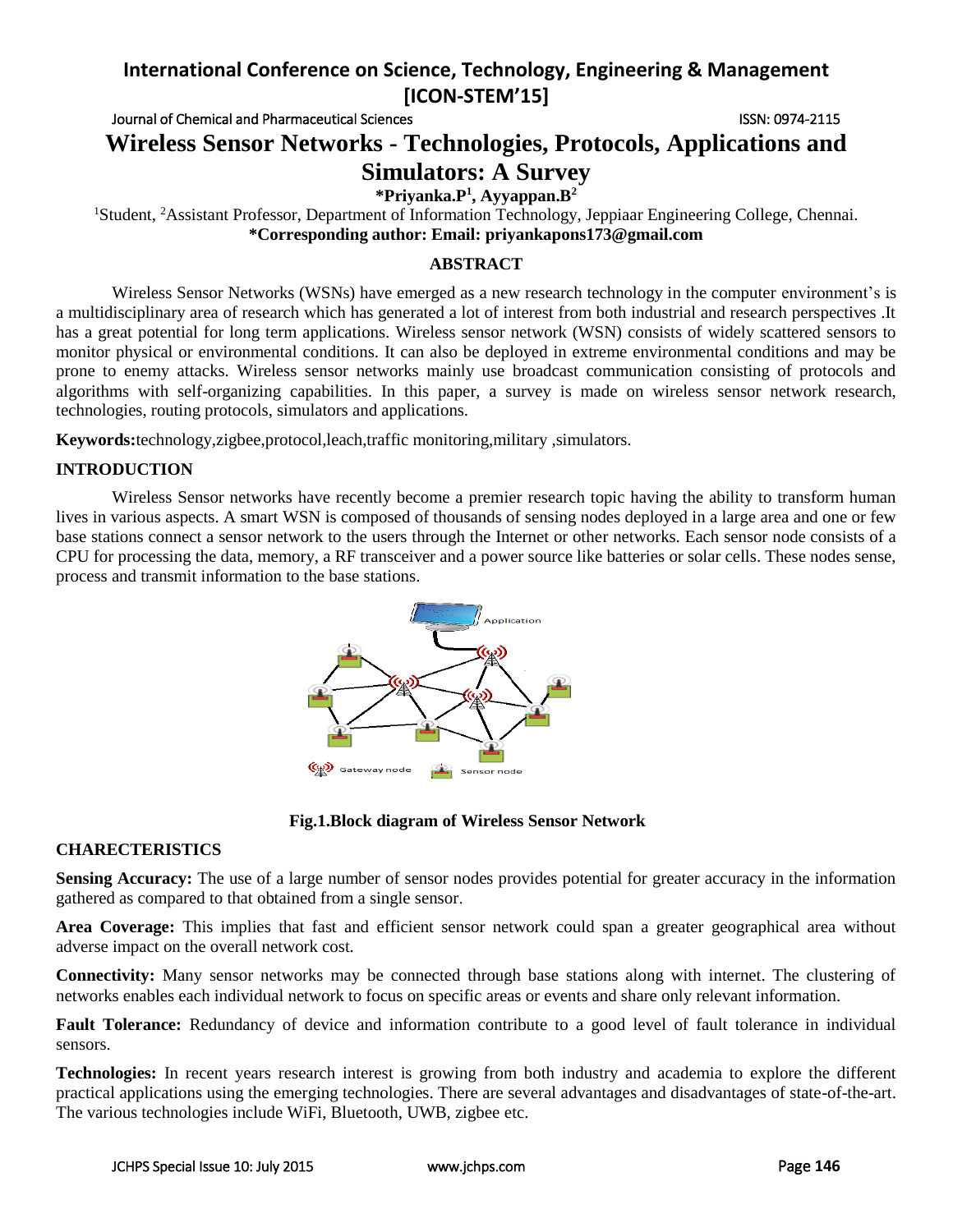### Journal of Chemical and Pharmaceutical Sciences ISSN: 0974-2115

**Bluetooth:** The Bluetooth technology is a short-range wireless connectivity solution for electronic devices. It is known for its portability. With extensive applications of Bluetooth for wireless data communication in hand-held devices and wireless computing it is used for local positioning. Similar to Wi-Fi, Bluetooth can provide accuracies even for a longer distance based on the popular RSSI methodology. Nodes are organized in piconets. The architecture includes a master node and seven active slaves. Bluetooth technology provides the effect of full duplex transmission through the use of a time-division duplex (TDD) scheme.

**WiFi:** Wi-Fi alliance is a specification for IEEE 802.11 WLAN standards. It uses radio waves to provide wireless highspeed [Internet](http://www.webopedia.com/TERM/I/Internet.html) and [network](http://www.webopedia.com/TERM/N/network.html) connections. It provides wired LAN extension in market such as home, enterprises, institutions and many more areas some of the advantages of Wi-Fi is that it is economical covering a wide area with easy availability, stability and robustness.

**ZIGBEE:** ZigBee is an IEEE 802.15.4 technological standard created for sensor networks. It is a low-cost and low power mesh based network. Some of the important features of ZigBee are low data rate, extremely low power consumption, low complexity; and high reliability and security. ZigBee is a published specification set of high level communication protocols. Employs 64-bit IEEE & 16-bit short address. Three device types specified Network Coordinator, Full Function Device (FFD) and Reduced Function Device (RFD).

**Routing protocols:** Routing in wireless sensor networks differs from conventional routing in fixed networks in various ways. The conventional routing algorithms lacked infrastructure, they were unreliable causing the sensor nodes to fail.. Many routing algorithms were developed for wireless network in general. The commonly used protocols are

**Leach:** Low Energy Active Clustering Hierarchy (LEACH) is a clustering-based energy efficient Routing protocol. The energy consumption of nodes can be minimized by distributing the energy load uniformly to all the homogeneous and energy constrained nodes in the sensor network. LEACH operates in two different phases - the setup phase and the steady phase. In the setup phase, few Sensor nodes are randomly chosen as cluster heads and all other nodes will be advertised about these cluster heads. Based on the signal strength of the sensor nodes and the advertise message received, the nodes will themselves find Out the cluster to which they belong. In the steady phase of the LEACH, the sensor nodes are made to sense, acquire and transmit information to the cluster heads.

All these data from various sensor nodes will be aggregated and then sent to the base station. Once the Data is sent the setup phase will start to choose another set of cluster heads and so on. Though LEACH provides many good features it has some drawbacks. Some of them are Hot spot problem – wherein the nodes may drain out their batteries very soon while transmitting the data from a hotspot region to the base station and the Protocol may not be suitable for Real-time applications.

**Spin:** Sensor Protocols for Information via Negotiation is a set of protocols designed to overcome the drawbacks of flooding like the transmission of redundant data, overlapping of the sensing regions etc., by using two main features - Negotiation and adapting of resources. In Negotiation, the sensor nodes negotiate with each Other before transmitting data to overcome implosion and overlap of the classic flooding. The nodes send only the useful information instead of sending the complete data. The observed data will be described using meta-data or high level descriptors. In resource adaptation, each node will have a resource manager to update the resources. All the applications communicate with the resource manager before Transmitting and processing data. Also when the energy reduces, the sensors also reduce certain activities for energy conservation.

**Teen:** Threshold sensitive Energy Efficient Sensor Network protocol: TEEN is a cluster-based hierarchical routing protocol based on the concept of LEACH. This protocol monitors the sudden changes of sensing attributes. The two factors monitor the changes are– Hard and Soft threshold. The threshold value of the sensing attribute which when exceeded triggers the node to transmit that value is the hard threshold (HT) and the small change in the threshold value of the sensing attribute which triggers the sensing node to report the sensed

Applications:

There are various applications of Wireless Sensor Networks in the real time. Some of the applications are Traffic monitoring, smart parking, fire Detection and Agriculture.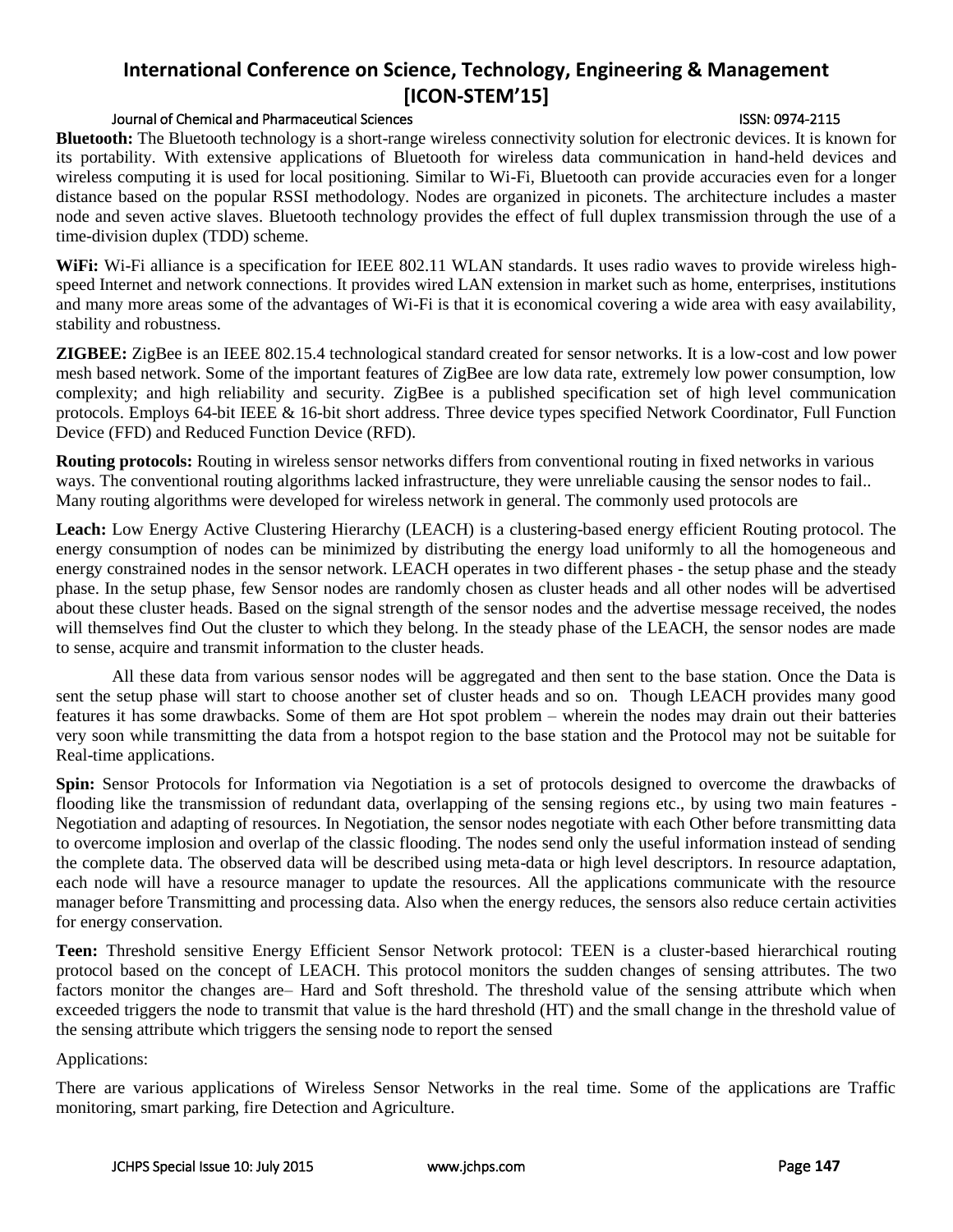### Journal of Chemical and Pharmaceutical Sciences ISSN: 0974-2115

**Military Surveillance:** Sensor Networks were initially implemented mainly for defense applications, especially the two important programs the Distributed Sensor Networks (DSN) and the Sensor Information Technology (SenIT) forming the Defense Advanced Research Project Agency (DARPA). Sensor networks were very successful in the military sensing and later have become an integral part of military commanding, control, message passing, evaluation, intelligence, surveillance and reconnaissance. In the battlefield, they provide quicker deployment, self-organization and fault tolerance and security to the network. The sensor devices or nodes should provide following services:

- Monitoring friendly forces, equipment etc.
- Location and observation of opposing forces and terrain
- Battlefield surveillance
- Nuclear, biological and chemical attack detection
- Battle damage assessment

**2. Traffic Monitoring:** A wireless sensor network is able to detect the flow, speed and the occupation of vehicles with good spatial and temporal resolutions, thus providing a solution to traffic congestion. To improve traffic monitoring and to reduce the waiting time and travel time, WSN provides a number of techniques which promise efficient road management. The use of WSN in roads is a vast domain which encompasses the following areas

gathering information about the incoming flow of traffic

- traffic load on a particular road
- detection of an emergency situation like an accident

Dynamic traffic light system that will minimize the waiting time as well as manage traffic load at intersection points adaptively.



**Fig.2.Block diagram of Traffic monitoring**

**Smart vehicle parking:** The car parking monitoring system is composed of a server, a gateway, a sink node, and multiple sensor nodes. Each of the sensor nodes is equipped with a 3-axis AMR sensor and installed in the center of a parking space to detect the availability of the parking space. The sink node forms a Star-shaped wireless network along with the sensor nodes and collects information from the sensor nodes. The sink node is connected to the gateway and the information collected by the sink node is relayed to the server via the gateway. The server determines which parking space is available based on the received information and provides the availability information for drivers (e.g., using an LED display board). The sensor node remains in a sleep mode during most of the operation time to conserve battery power and wakes up at a predetermined time interval to read the AMR sensor data.



**Fig.3.Schematic diagram of Smart vehicle parking**

**Forest Fire Detection:** Forest fire detection system is made of nodes deployed in a forest area randomly. Each node is equipped with a temperature sensor. Nodes sense the temperature periodically to decide if there is fire or not. When a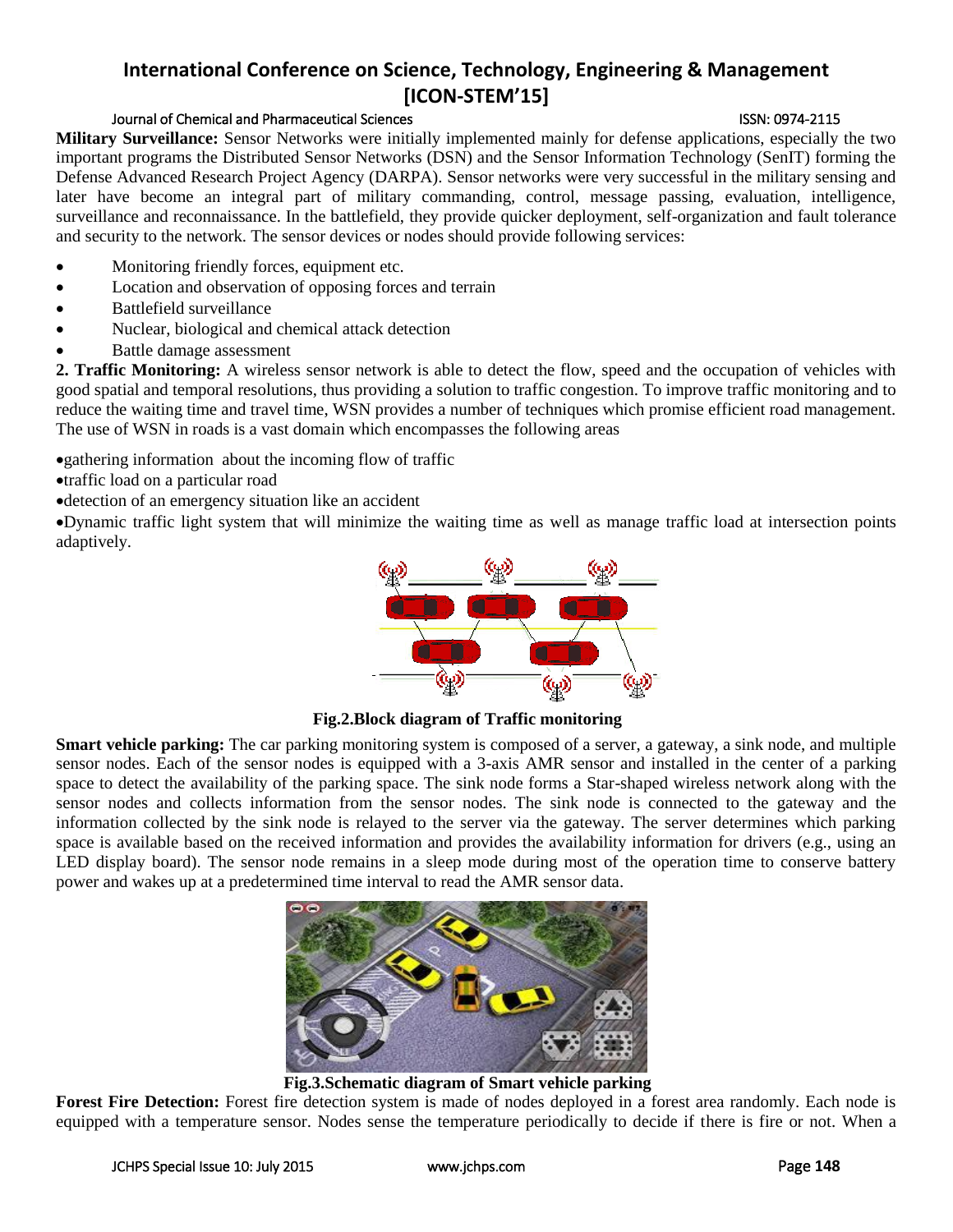### Journal of Chemical and Pharmaceutical Sciences ISSN: 0974-2115

significant change in temperature is detected by sensor nodes, they broadcast packets with their measurements. These packets are sent to the nodes which are present in the broadcast region of the sender and relayed to the node that acts as the Base station. Base station is a special node which forwards the received messages to the serial port. Any application will listen to the serial port and keep track of the network. Since the nodes are deployed randomly, there is no proper information about its' coordinates. In addition, an exact topological infrastructure is required for the flow of messages from nodes to the base station.

**Agriculture and Livestock:** Precision agriculture is one of the most interesting applications of wireless sensor networks which may deliver a feasible or sometimes an optimal solution. Fraunhofer IMS is carrying out a project that concentrates on monitoring micro-climates in a potato field. Fraunhofer IMS instrumented a field with sensor nodes with sensors for measuring temperature, humidity and soil moisture. The main is to indicate the farmer in case of fungal attacks on the farm.



### **Fig.4.WSN in Agriculture**

A wireless measuring system, consisting of sensors nodes, helps to keep livestock healthier with limited resources. The system determines the pH level and the temperature inside the cow's rumen. This data is wirelessly transmitted to an external node through an encapsulated measuring probe called as bolus. The objective of this application is the development of a wireless rumen monitoring system for early detection of rumen acidosis by periodic measurement, transmission and indication of the pH-value of dairy cows.

**Simulation tools:** A network simulator is a [software](http://en.wikipedia.org/wiki/Software) that predicts the behavior of a [computer network.](http://en.wikipedia.org/wiki/Computer_network) Here are many both free/open-source and proprietary network simulators.

**NS2:** NS-2 is an open source, discrete event. It is an object-oriented network simulator in scientific environment developed in C++. It is a widely used network simulator with a rich set of protocols which focus mainly on IP networks. It simulates the network at the packet level and allows a wide range of network configurations. It provides substantial support for simulation of TCP, routing, and multicast protocols over wired and wireless networks. NS-2 is also having a few draw back besides its popularity. It does not provide detailed support for measuring the utilization of energy in the hardware, software, and firmware components of a WSN node. The interdependence between modules is caused due to its object oriented design which in turn does not allow the addition of new protocols.

**TOSSIM:** TOSSIM, like NS-2 is an open source and a discrete event driven simulator for TinyOS sensor networks. Users can compile it in the TOSSIM framework, which runs on a host PC instead of compiling aTinyOS application for a mote. This allows users to compile, debug, test, and analyze algorithms in a controlled as well as in a repeatable environment. As TOSSIM runs on a PC, users can examine their code using debuggers and other available development tools.

The algorithms used by this simulator are similar to the hardware implementations thus not allowing the development code to be repeated for hardware. The simulator runs the same code as the hardware except for a few parts. By modifying the ncc (nesC) compiler, TinyOS programs can be compiled to run in TOSSIM by using a command-line option.

**OPNET:** OPNET, a proprietary software, is a very large and a powerful software with a variety of possibilities. It enables the possibility to simulate the networks with various protocols. Originally the software was developed for military needs, but it has now grown to be a world's leading commercial network simulation tool .OPNET is quite expensive for commercial use but there are free licenses available for education purpose.OPNET is a high level network simulation tool which operates at "packet-level" and contains a huge library of accurate models available fixed network hardware and protocols which are commercial. Nowadays, the possibilities for wireless network simulations are also very wide with